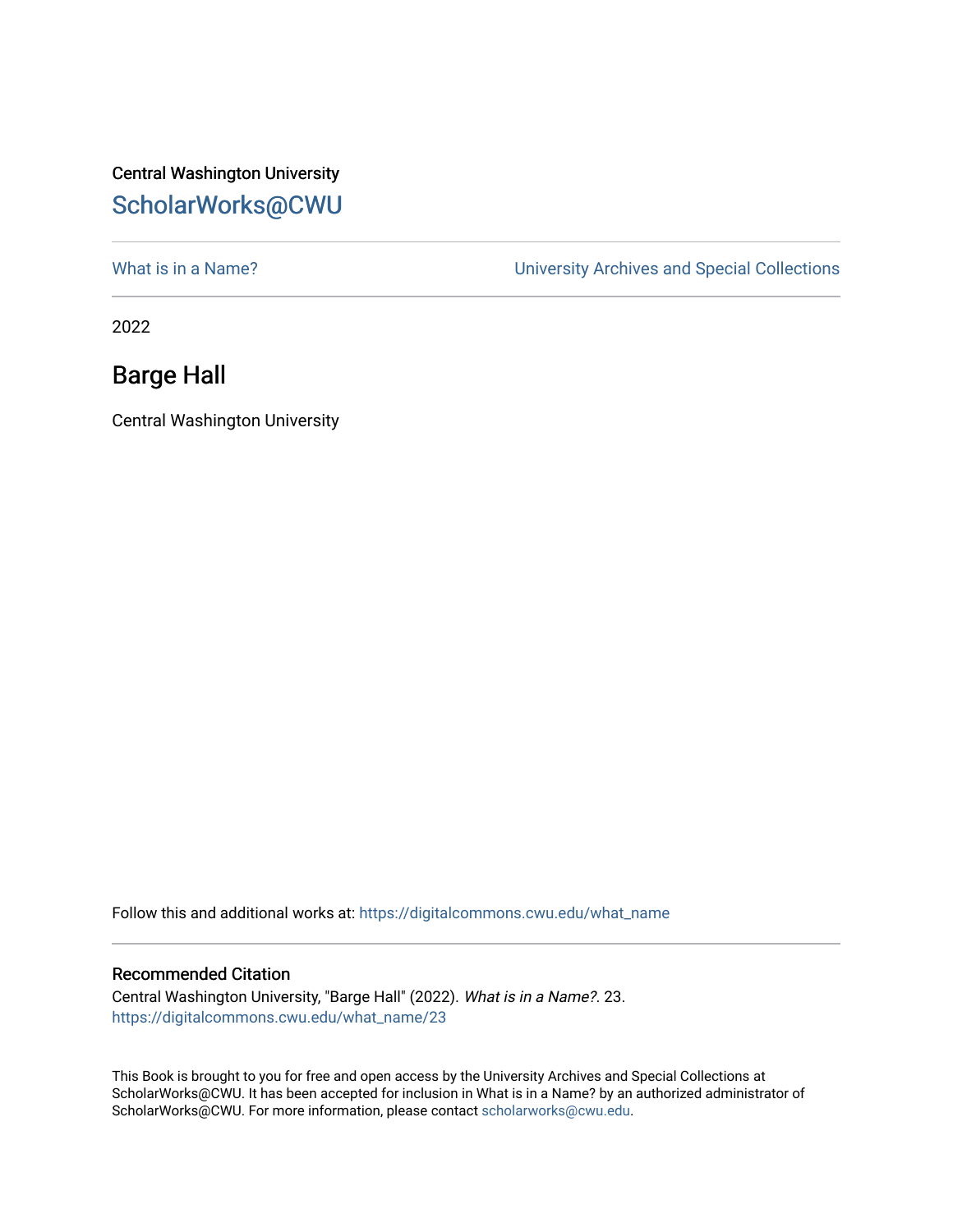What's in a Name? Barge Hall

Few buildings on the CWU campus are as recognizable as Barge Hall. It was the oldest and first building constructed on the Ellensburg campus. It's the tallest building on campus. It's stately and majestic, and looks like a college building ought to look. It's where the university president's office is located.

But who was Barge, the building's namesake?

The brick and stone structure that today serves as the administrative heart of the university, is named in honor of Benjamin Franklin Barge, the school's first principal—or what today we would call president.

Barge was born in Concord, Massachusetts in 1834. After attending local schools, Barge graduated from a three-year course at Yale University and became a teacher in Louisiana. After eight years there, he became a teacher in Illinois, which led to his serving as county superintendent in Geneseo, Illinois, for 11 years.

In 1881, Barge temporarily left the education profession, becoming an agriculturalist and stock raiser in Iowa for six years. He followed that with a three-year stint as editor and publisher of a Minnesota newspaper before moving to Olympia, Washington in 1890.

A year later, he was tapped to serve as the principal for the new Washington State Normal School (now known as CWU) in Ellensburg. According to the *Geneseo Republic* newspaper, reporting on his appointment, "In him, there is that rare combination of unexcelled ability as an educator and masterly executive qualities—the student and the man of affairs symmetrically combined."

Barge, often described as a good public speaker and passionate promoter of the school, immediately set out to get the Normal School off the ground in spite of a serious lack of financial support from the state of Washington. He quickly developed a teacher training curriculum and hired three teachers.

Since the new school lacked even a library, Barge offered students use of his personal book collection. Additionally, no money was allocated to construct a school building, so Barge made arrangements for classes to be taught in temporary space provided in the Washington Public School located on East Fifth Avenue between Sprague and Anderson streets.

In 1893, the Washington legislature approved funding to construct a building for the Normal School and construction began on land near the Northern Pacific Railroad tracks that had been donated for the university's use.